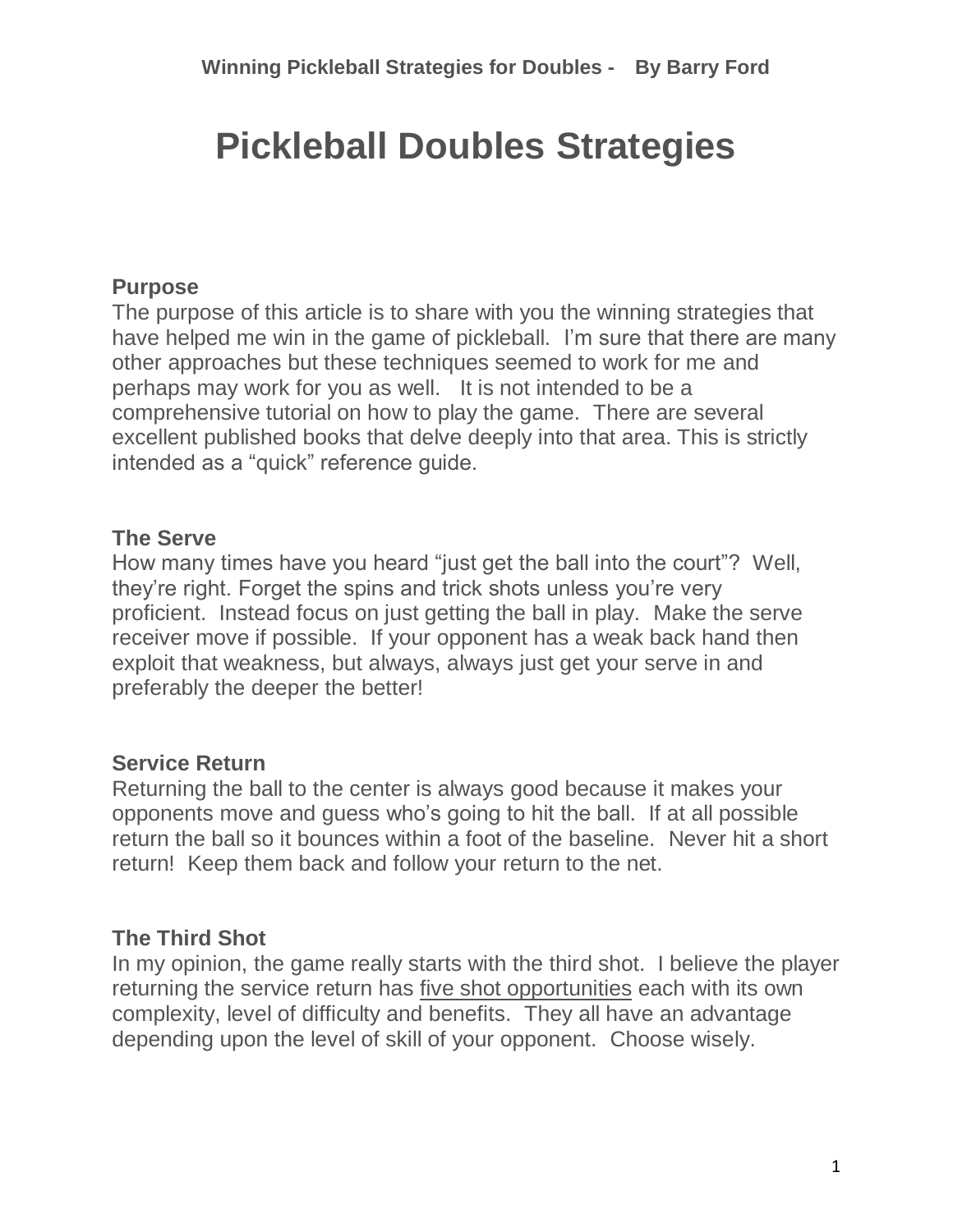## **1 Down the Line**

A low probability of success and it's the high point of the net.

## **2 Drilling the net person**

Test your competition and you may just surprise them. Again, a low probability of success with higher skill level players.

# **3 The Lob**

I don't recommend this shot with higher skill level players, however, it works as a nice surprise shot. I would only use it when I'm significantly ahead in points. It's a defensive shot and you need to be on the offense.

## **4 Middle Drop Shot**

A low shot over the net and into the middle of the court. I would use this shot most of the time. If successful, follow it up to the net. Your partner should watch the return as well and, if it's good, follow you up to the net and be ready for net play. He or she should not just run up to the net without watching the return. Always work your way up to the net together.

# **5 Side Drop Shot**

A very tough shot to achieve - but effective! You're hitting the ball from the service return to the backhand side of your opponent where it just drops over the net. You'll both need to follow it up to the net together to be successful.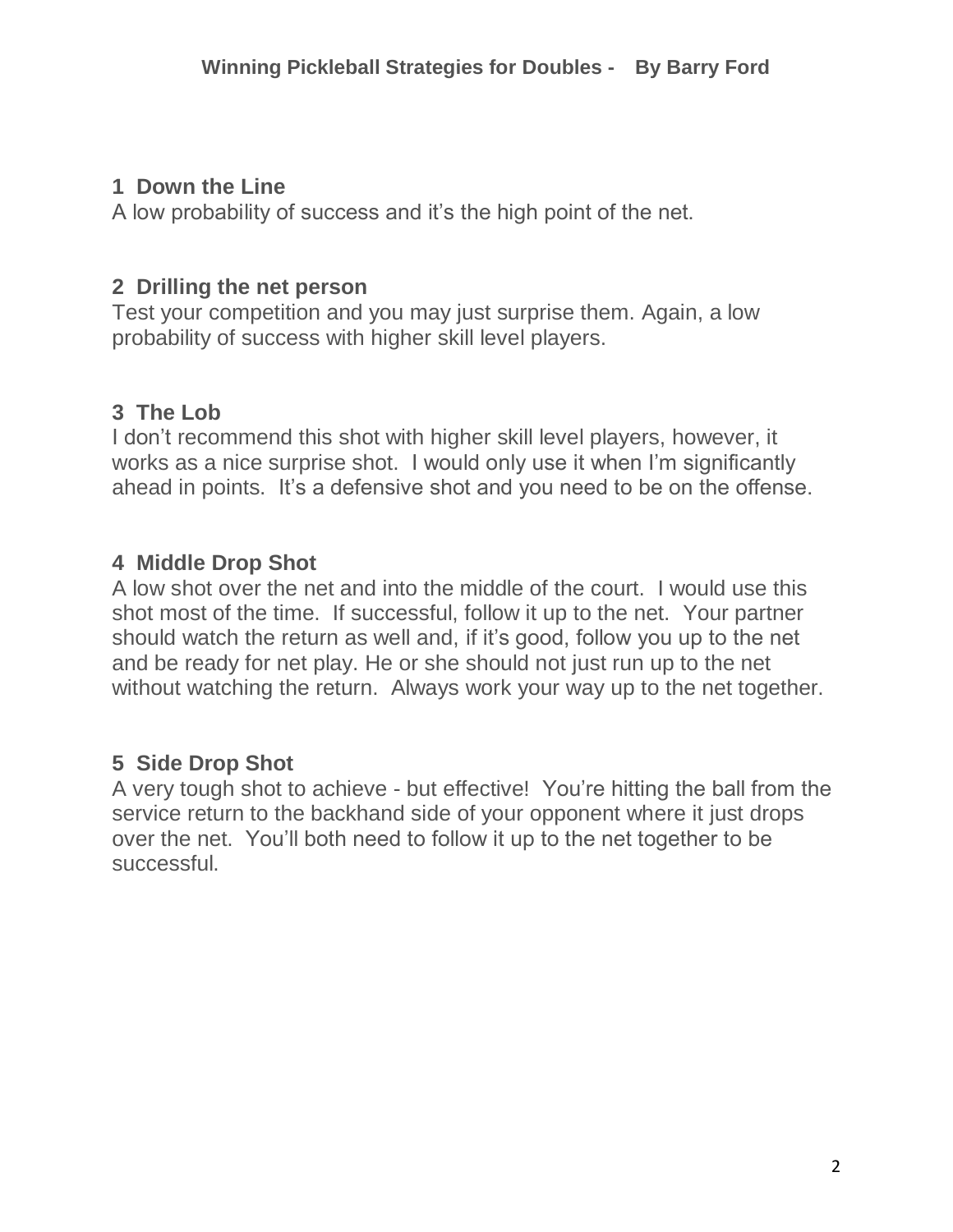## **Keep the Ball in Play**

Mark Friedenberg comments in his book "The Official Pickleball Handbook" that 75% of all shots are won on errors. Do I need to say more… just keep the ball in play any way you can. AND, don't try a kill shot on your first opportunity unless it's just perfect. Be patient and just get the ball back, preferably deep in the middle, while you wait for that perfect putaway! Your opponent may just hit the ball into the net.

## **Opponents Weaknesses &Their Paddle Position**

On most occasions, your opponent will "telegraph" where they are going to hit the ball with the angle of their paddle and perhaps their body just before they hit the ball. It happens quickly. Cover that area.

Example: During warm-ups you can get an indication of your opponent's potential weaknesses so that you can exploit them in the game. If they never hit a backhand shot …. guess what. Also, when he/she returns a serve, if they tend to slide more to their backhand side then guess what. I'd serve to their backhand all day long and hit there as well during play. Watch for tendencies. If your opponent always hits the same shot to the same location…then cover it. The opposite holds true as well. You need to vary your shots!

## **Don't Play Catch**

Too many players are hitting the ball back (horizontally) to their opponent while at the net. AND, the ball is coming right back! To win the point you should be hitting the ball at a down angle into the middle of the court at your opponent's feet. If you're hitting to your opponent and its coming back to you then you're doing something wrong and may well lose that point.